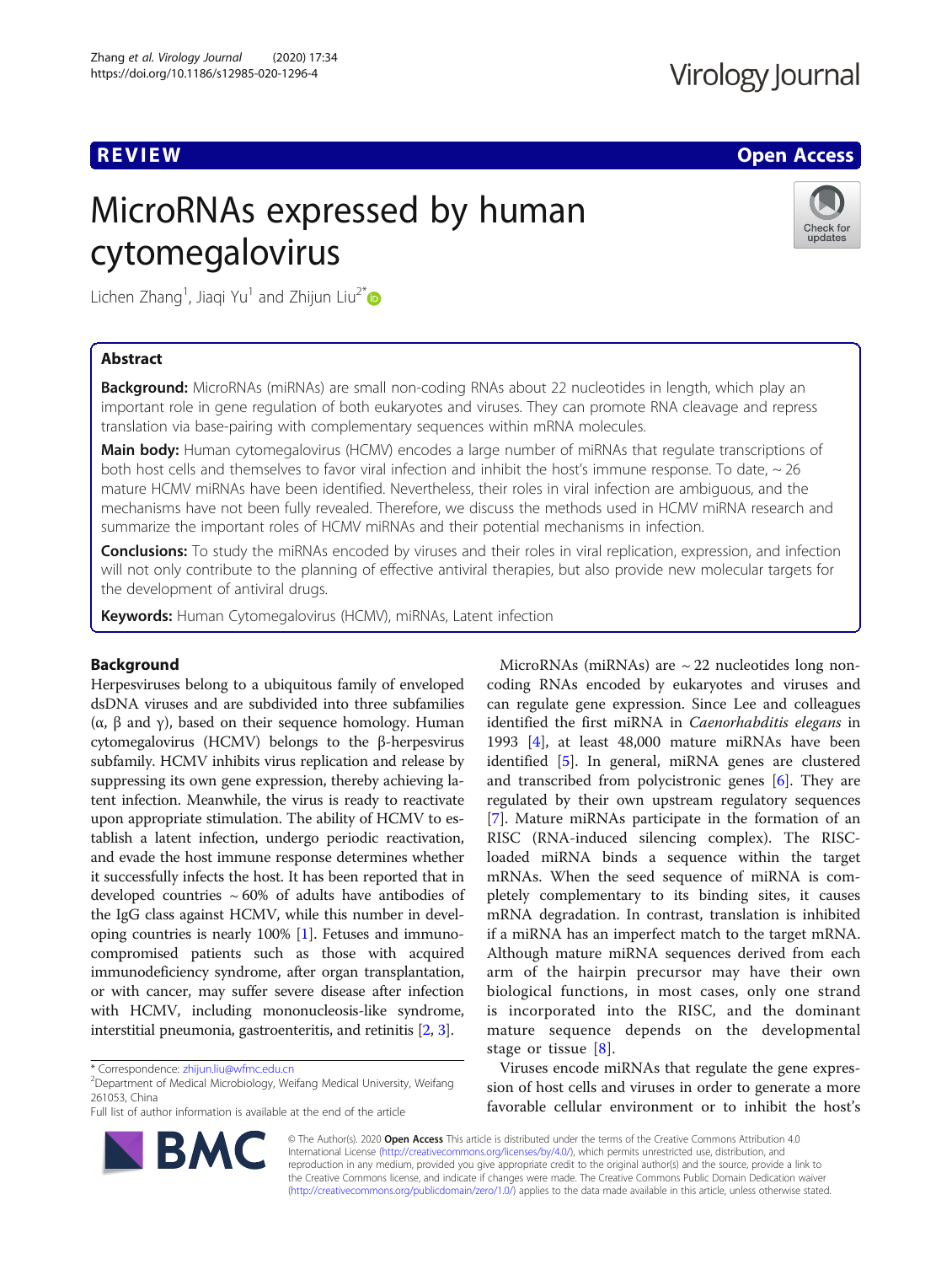immune response [\[9](#page-9-0), [10](#page-9-0)]. The first set of viral miRNAs were identified by Pfeffer et al. in 2004 in Epstein-Barr virus [\[11\]](#page-9-0). To date,  $\sim$  500 viral miRNAs have been reported (according to miRBase 22, [http://www.mirbase.](http://www.mirbase.org) [org](http://www.mirbase.org)). The majority of these miRNAs are encoded and expressed by herpesviruses  $[12]$  $[12]$ , such as HCMV (Fig. 1), Epstein-Barr virus, and Herpes simplex virus. A notable characteristic of herpes viruses is that they can use viral proteins and viral miRNAs to establish a lifelong latent infection in their host without producing overt disease [[13\]](#page-9-0). These miRNAs cooperate with viral proteins to regulate the expression of viral and/or host genes that are involved in the immune evasion, survival, and proliferation of infected cells, as well as, critically, the latency and reactivation of the virus. So far,  $\sim$  26 mature HCMV miRNAs have been reported, along with their potential targets (Table [1](#page-2-0)). Interestingly, in contrast to other herpes viruses, the miRNA genes of HCMV are scattered throughout the viral genome (Fig. [2\)](#page-5-0), implying that the expression and function of each isolated HCMV miRNA may be regulated by its own regulatory sequence. In this review, we summarize the important roles of HCMV miRNAs and their potential mechanisms in infection, as well as discussing the research methods used to investigate HCMV miRNAs.

# Main text

# Methods of HCMV miRNA research and HCMV culture systems

HCMV can infect most organs and tissues in vivo, while its replication cycle differs significantly among different infected host cells. In fully-differentiated cells (such as fibroblasts, endothelial cells, and macrophages), HCMV undergoes lytic replication, while latent infection occurs in less-differentiated cells  $(CD14<sup>+</sup>$  monocytes and  $CD34<sup>+</sup>$ hematopoietic progenitor cells) [\[46](#page-10-0), [47](#page-10-0)]. HCMV miR-NAs may play an important role both in vivo and in vitro, as the expression kinetics of HCMV miRNAs are not exactly the same during different phases in the lytic or quiescent infection models [\[30,](#page-10-0) [48,](#page-10-0) [49\]](#page-10-0). However, given that virus-harboring monocytes are quite rare and there is no means of detecting or enriching HCMVinfected cells during natural latent infection so far, elucidating miRNA expression during latency faces multiple difficulties [[50\]](#page-10-0). In recent years, primary myeloid cells have been receiving much attention due to the high ranges of latency-associated HCMV transcripts including miRNAs measured in this cell model, while much work on the potential targets of these HCMV miRNAs has been carried out [\[30](#page-10-0), [31,](#page-10-0) [49\]](#page-10-0). Various experiments have been performed to elucidate the expression and functions of miRNAs during latency using primary myeloid cells infected with mutant viruses [[21,](#page-9-0) [27](#page-10-0), [31,](#page-10-0) [51,](#page-10-0) [52](#page-10-0)]. The mutation include altering the expression of a specific miRNA or removing the miRNA binding site. However, the main limitation of this system is the complexity of introducing mutations, as in the generation of mutants using the bacterial recombination method [\[52](#page-10-0)]. UV-inactivated virus is also widely used for comparison, in order to ensure that the miRNAs detected in latent models are derived from RNAs synthesized de novo during latent infection, as HCMV incorporates both viral and cellular RNA into virions [\[30](#page-10-0), [49\]](#page-10-0). THP-1, a human monocyte cell line derived from a patient with acute monocytic leukemia, shares several characteristics with infected monocytes, so it is also widely used to investigate miRNA expression during latency [\[44](#page-10-0), [53\]](#page-10-0). One of the major drawbacks of the THP-1 infection model is that representing a truly latent infection accurately may be difficult, because reactivation in these cells is ineffective. So the THP-1 cell line is not a substitute for monocytes to investigate HCMV miRNA expression during reactivation [\[54](#page-10-0)]. Besides, human embryonic lung fibroblasts, human foreskin fibroblasts, and human astrocytoma cells, among others, are used to model HCMV lytic replication [\[44](#page-10-0), [55](#page-10-0)]. In fact, all currently known HCMV miRNAs have been detected in fibroblasts during lytic infection [\[40,](#page-10-0) [56](#page-10-0)]. To date, many studies have

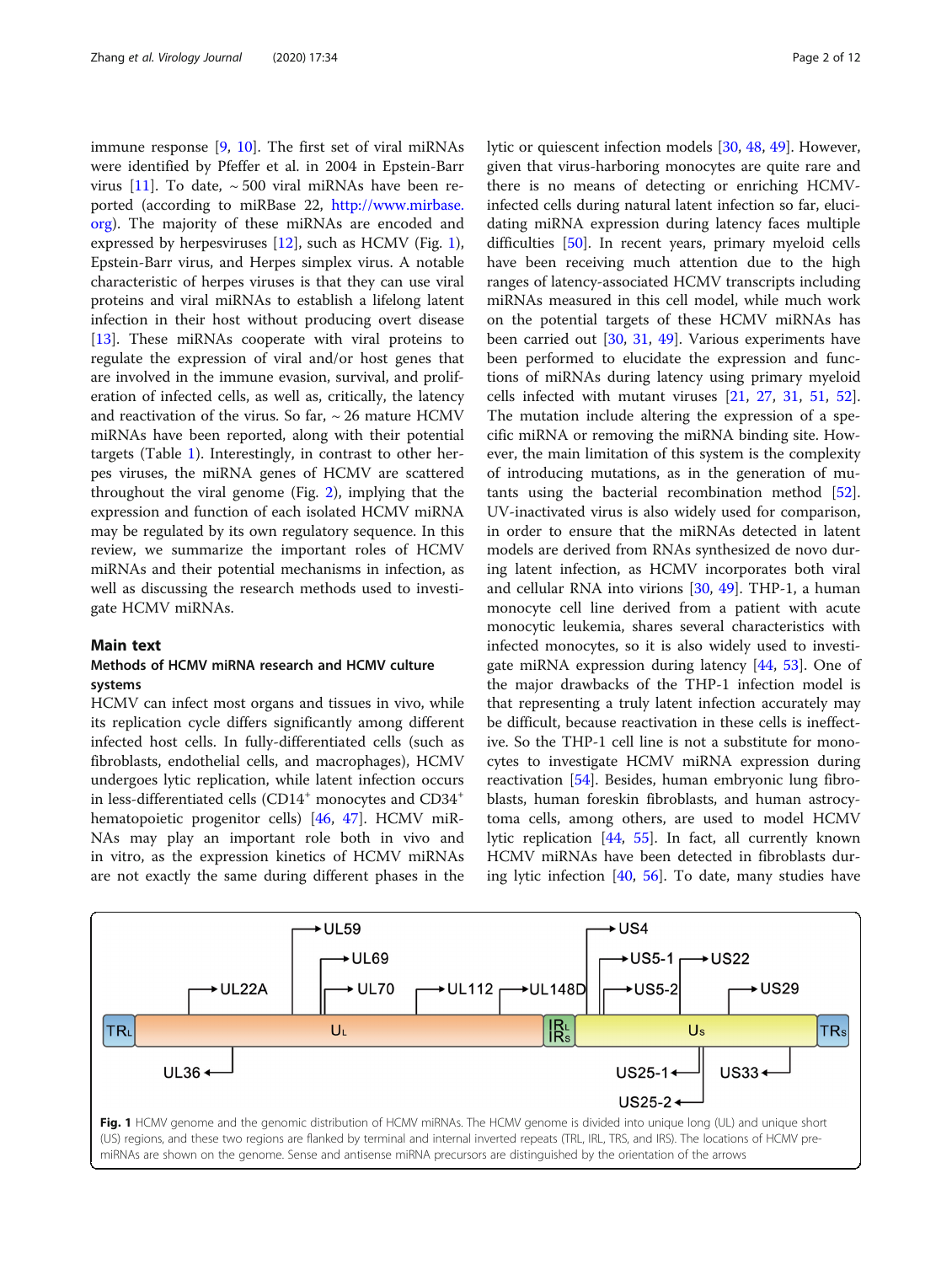|                 | Table 1 Currently known HCMV miRNAs and/or potential miRNAs targets and their functions |                               |                        |                                                       |
|-----------------|-----------------------------------------------------------------------------------------|-------------------------------|------------------------|-------------------------------------------------------|
| Pre-miRNA names | Mature miRNA names                                                                      | Sequences                     | Targets                | Main Function                                         |
| $mir-UL112$     | miR-UL112-3p                                                                            | nobeconebebnbboebnbee         | UL114 [14]             | escape immune elimination<br>and induce viral latency |
|                 |                                                                                         |                               | BCLAF1 [15]            |                                                       |
|                 |                                                                                         |                               | MICB [16]              |                                                       |
|                 |                                                                                         |                               | MICA [17]              |                                                       |
|                 |                                                                                         |                               | UL112/113 [18]         |                                                       |
|                 |                                                                                         |                               | UL120/121 [18]         |                                                       |
|                 |                                                                                         |                               | IE72 [19]              |                                                       |
|                 |                                                                                         |                               | IRF1 [20]              |                                                       |
|                 |                                                                                         |                               | VAMP3 [21]             |                                                       |
|                 |                                                                                         |                               | RAB5C [21]             |                                                       |
|                 |                                                                                         |                               | RAB11A [21]            |                                                       |
|                 |                                                                                         |                               | SNAP23 [21]            |                                                       |
|                 |                                                                                         |                               | CDC42 [21]             |                                                       |
|                 |                                                                                         |                               | ATG5 [22]              |                                                       |
|                 |                                                                                         |                               | IKKα/β [23]            |                                                       |
|                 |                                                                                         |                               | IL32 [24]              |                                                       |
|                 |                                                                                         |                               | TLR2 [25]              |                                                       |
|                 | miR-UL112-5p                                                                            | ccuccggaucacaugguuacuca       | <b>ERAP1 [26]</b>      | escape immune response                                |
|                 |                                                                                         |                               | CASP3 [22]             |                                                       |
| mir-UL148D      | miR-UL148D                                                                              | ncanccnccccnncnncacca         | RANTES [27]            | escape immune response and                            |
|                 |                                                                                         |                               | EX-1 [28]              | regulate apoptosis of host cells                      |
|                 |                                                                                         |                               | ACVR1B <sub>[29]</sub> |                                                       |
|                 |                                                                                         |                               | <b>ERN1 [30]</b>       |                                                       |
|                 |                                                                                         |                               | <b>PHAP1 [30]</b>      |                                                       |
| mir-UL22A       | miR-UL22A-3p                                                                            | <b>Genfonnbenboneebeppepn</b> | CASP7 [22]             | participate in cell differentiation                   |
|                 |                                                                                         |                               | <b>SMAD3</b> [31]      | and immunity                                          |
|                 | miR-UL22A-5p                                                                            | naacuagccuuccgugaga           | <b>BMPR2 [32]</b>      |                                                       |
|                 |                                                                                         |                               | CASP3 [22]             |                                                       |
|                 |                                                                                         |                               | SMAD3 [31]             |                                                       |
| $mir-UL36$      | miR-UL36-3p                                                                             | hunceabhnnnnceach             | CDK6 [22]              | $\stackrel{\triangleleft}{\geq}$                      |
|                 |                                                                                         |                               | FAS [22]               |                                                       |
|                 | miR-UL36-5p                                                                             | <b>EGeeeGGnooeoeGeeGnnGon</b> | UL138 [33]             | contribute to HCMV replication                        |
|                 |                                                                                         |                               | SLC25A6 (ANT3) [34]    |                                                       |

<span id="page-2-0"></span>Zhang et al. Virology Journal (2020) 17:34 example 3 of 12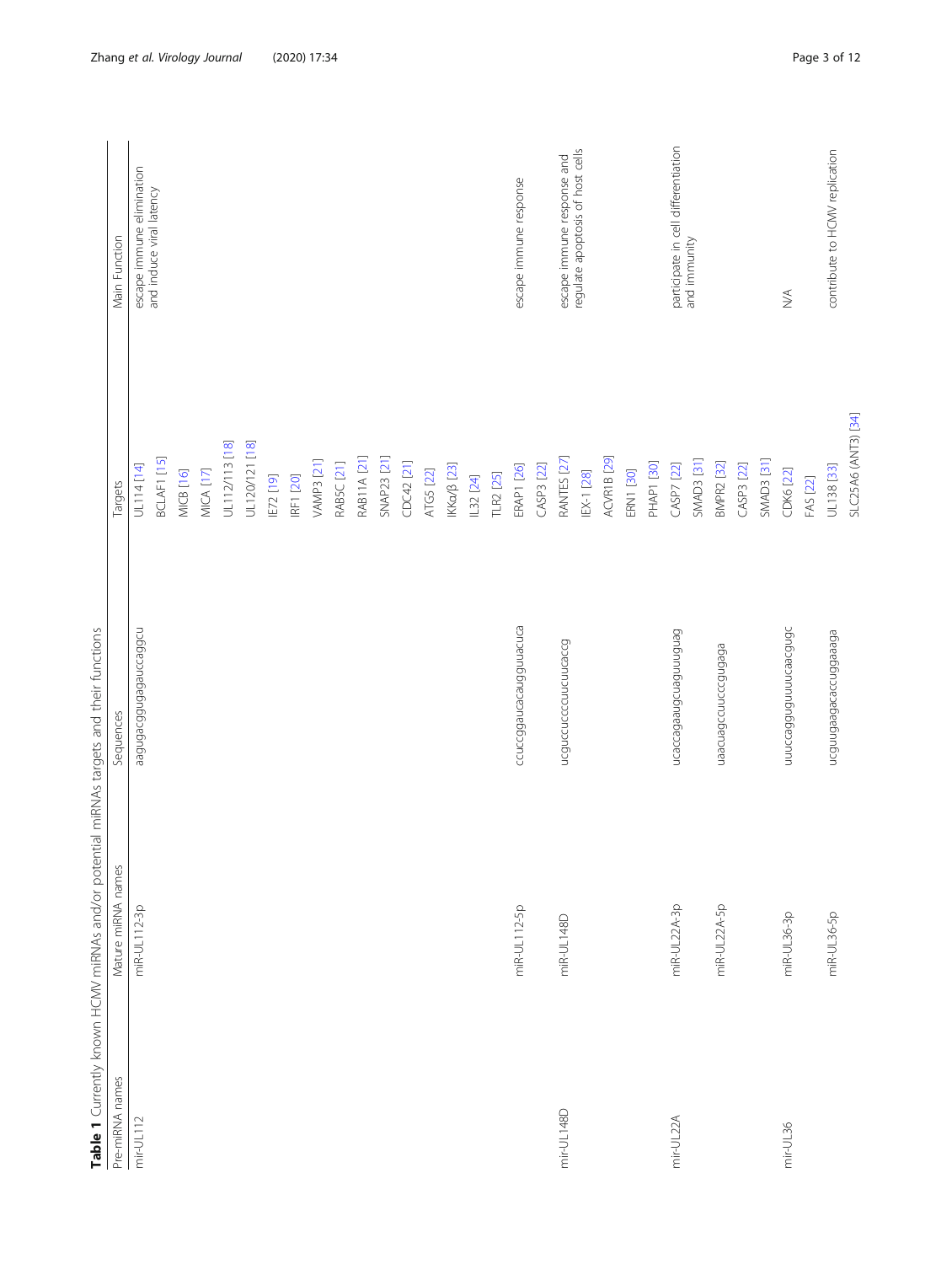|                 |                    | Table 1 Currently known HCMV miRNAs and/or potential miRNAs targets and their functions (Continued) |                              |                                                           |
|-----------------|--------------------|-----------------------------------------------------------------------------------------------------|------------------------------|-----------------------------------------------------------|
| Pre-miRNA names | Mature miRNA names | Sequences                                                                                           | Targets                      | Main Function                                             |
| mir-UL59        | miR-UL59           | annchreancanceanaccan                                                                               | <b>ULBP1</b> [35]            | escape immune elimination                                 |
| mir-UL69        | miR-UL69           | Ccagaggongesung                                                                                     | $\lessgtr$                   | $\lesssim$                                                |
| $mir-UL70$      | miR-UL70-3p        | 66565656mp666666666666                                                                              | <b>MOAP1 [29]</b>            | inhibit mitochondria-induced                              |
|                 |                    |                                                                                                     | <b>ERN1</b> [29]             | apoptosis and the antiviral<br>mechanism                  |
|                 |                    |                                                                                                     | <b>PHAP1</b> [29]            |                                                           |
|                 | miR-UL70-5p        | ndcancondaccncanceada                                                                               | $\stackrel{\triangle}{\geq}$ | $\stackrel{\triangleleft}{\geq}$                          |
| mir-US4         | miR-US4-3p         | ugacagcccgcuacaccucu                                                                                | <b>ERAP 1[36]</b>            | $\lesssim$                                                |
|                 |                    |                                                                                                     | CASP7 [22]                   |                                                           |
|                 |                    |                                                                                                     | CDK6 [22]                    |                                                           |
|                 | miR-US4-5p         | habeb 6666056162666                                                                                 | PAK2 [37]                    | inhibit antigen presentation                              |
|                 |                    |                                                                                                     | CASP2 [22]                   |                                                           |
|                 |                    |                                                                                                     | ERAP1 [36]                   |                                                           |
|                 |                    |                                                                                                     | <b>QARS</b> [36]             |                                                           |
| $mir-US5-1$     | miR-US5-1          | n6o6e6e6oe6noo6eeoe6n                                                                               | US7 [38]                     | escape the immune system;                                 |
|                 |                    |                                                                                                     | <b>VAMP3</b> [21]            | increase the production of<br>infectious particles during |
|                 |                    |                                                                                                     | RAB5C [21]                   | the late phase of infection;                              |
|                 |                    |                                                                                                     | <b>RAB11A [21]</b>           |                                                           |
|                 |                    |                                                                                                     | SNAP23 [21]                  |                                                           |
|                 |                    |                                                                                                     | CDC42 [21]                   |                                                           |
|                 |                    |                                                                                                     | CDK6 [22]                    |                                                           |
|                 |                    |                                                                                                     | FAS [22]                     |                                                           |
|                 |                    |                                                                                                     | Gemini [39]                  |                                                           |
|                 |                    |                                                                                                     | IKKα/β [23]                  |                                                           |
| mir-US5-2       | miR-US5-2-3p       | nonfonefooefonfofoenefonen                                                                          | US7 [38]                     |                                                           |
|                 |                    |                                                                                                     | <b>VAMP3</b> [21]            |                                                           |
|                 |                    |                                                                                                     | RABSC <sub>[21]</sub>        |                                                           |
|                 |                    |                                                                                                     | RAB11A [21]                  |                                                           |
|                 |                    |                                                                                                     | <b>SNAP23 [21]</b>           |                                                           |
|                 |                    |                                                                                                     | CDC42 [21]                   |                                                           |
|                 |                    |                                                                                                     | CDK6 [22]                    |                                                           |
|                 |                    |                                                                                                     | FAS [22]                     |                                                           |
|                 |                    |                                                                                                     | NAB1 [31]                    |                                                           |
|                 | miR-US5-2-5p       | cuuucgccacaccuauccugaaag                                                                            | $\lessgtr$                   | $\stackrel{\triangle}{\geq}$                              |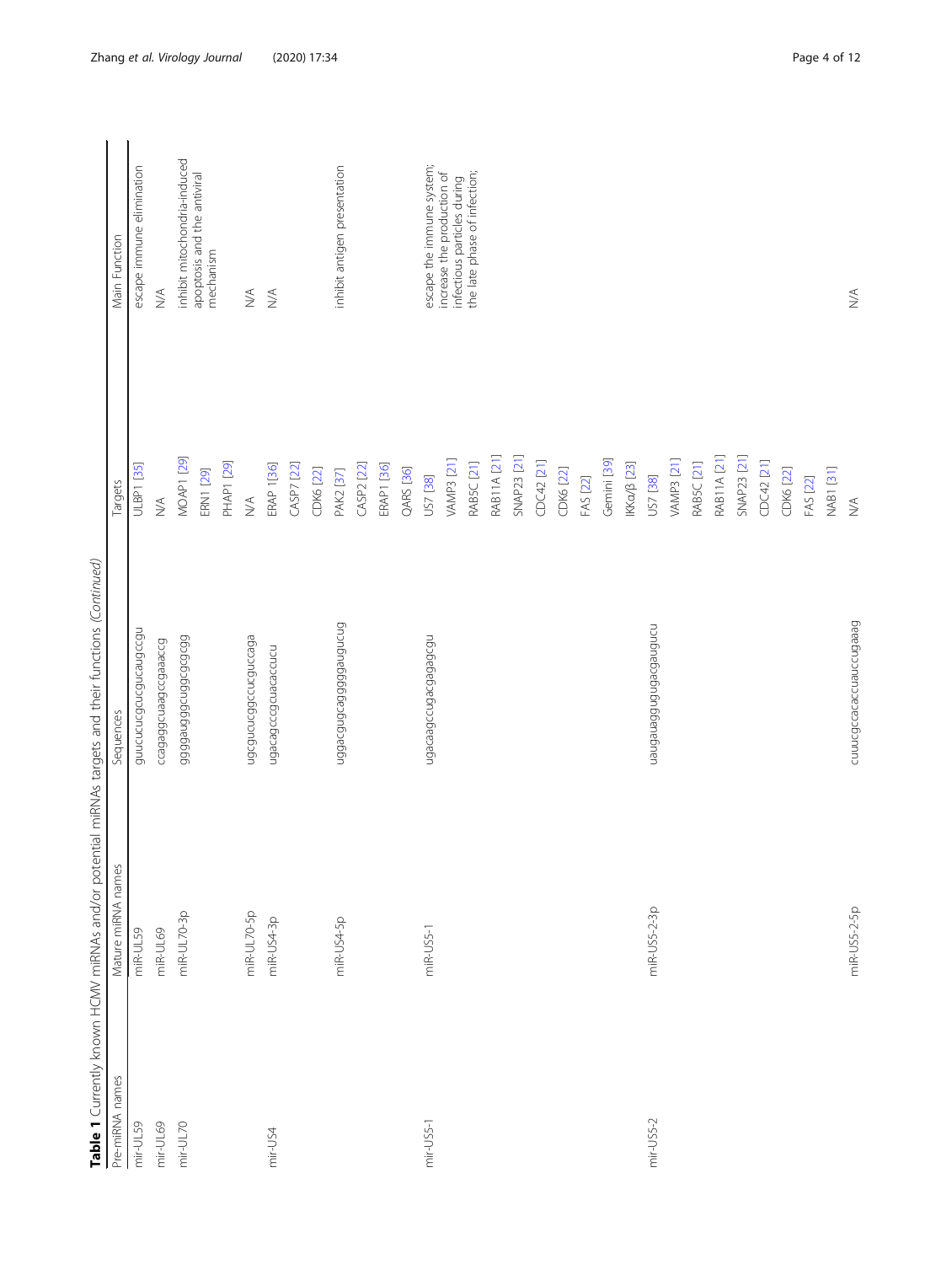|                 |                    | Table 1 Currently known HCMV miRNAs and/or potential miRNAs targets and their functions (Continued)                                                                                           |                         |                                                        |
|-----------------|--------------------|-----------------------------------------------------------------------------------------------------------------------------------------------------------------------------------------------|-------------------------|--------------------------------------------------------|
| Pre-miRNA names | Mature miRNA names | Sequences                                                                                                                                                                                     | Targets                 | Main Function                                          |
| mir-US22        | miR-US22-3p        | hcaccadchapholoshan                                                                                                                                                                           | US22 [40]               | WA                                                     |
|                 | miR-US22-5p        | 665655556566666666666                                                                                                                                                                         | US22 [40]               | regulate apoptosis of host cells                       |
|                 |                    |                                                                                                                                                                                               | ATG5 [22]               |                                                        |
|                 |                    |                                                                                                                                                                                               | EGR1 [41]               |                                                        |
| mir-US25-1      | miR-US25-1-3p      | nccgaacgcuaggucgguucu                                                                                                                                                                         | CDK6 [22]               | reduce viral DNA synthesis                             |
|                 | miR-US25-1-5p      | aaccgcuoggugggacc                                                                                                                                                                             | Cyclin E2 [42]          |                                                        |
|                 |                    |                                                                                                                                                                                               | <b>BRCC 3[42]</b>       |                                                        |
|                 |                    |                                                                                                                                                                                               | EID1 [42]               |                                                        |
|                 |                    |                                                                                                                                                                                               | MAPRE2 [42]             |                                                        |
|                 |                    |                                                                                                                                                                                               | CD147 [42]              |                                                        |
|                 |                    |                                                                                                                                                                                               | TRIM28 [42]             |                                                        |
| mir-US25-2      | miR-US25-2-3p      | n60c9cnn5e6e66nn2epre                                                                                                                                                                         | CASP3 [22]              |                                                        |
|                 |                    |                                                                                                                                                                                               | CDK6 [22]               |                                                        |
|                 |                    |                                                                                                                                                                                               | elF4A1 [43]             |                                                        |
|                 | miR-US25-2-5p      | ephepphonumphynophe                                                                                                                                                                           | $\stackrel{\leq}{\geq}$ |                                                        |
| mir-US29        | miR-US29-3p        | cccacggguagenes                                                                                                                                                                               | $\leq$                  | $\lessgtr$                                             |
|                 | miR-US29-5p        | boebnboorchon.php.pro                                                                                                                                                                         | ATG5 [22]               | regulate apoptosis of host cells                       |
| mir-US33        | miR-US33-3p        | ucacgguccgagcauccaa                                                                                                                                                                           | US29 [44]               | WA                                                     |
|                 | miR-US33-5p        |                                                                                                                                                                                               | STX3 [45]               | decreases the number of HCMV                           |
|                 |                    |                                                                                                                                                                                               | <b>CCND1 [22]</b>       | DNA copies                                             |
| $\frac{5}{1}$   | 26                 |                                                                                                                                                                                               |                         | N/A=No targets or exact function were found currently) |
|                 |                    | List of pre-miRNAs and mature miRNAs. Previously reported 16 pre-miRNAs and 26 mature miRNAs encoded by HCMV were listed in this table, along with their potential targets and main functions |                         |                                                        |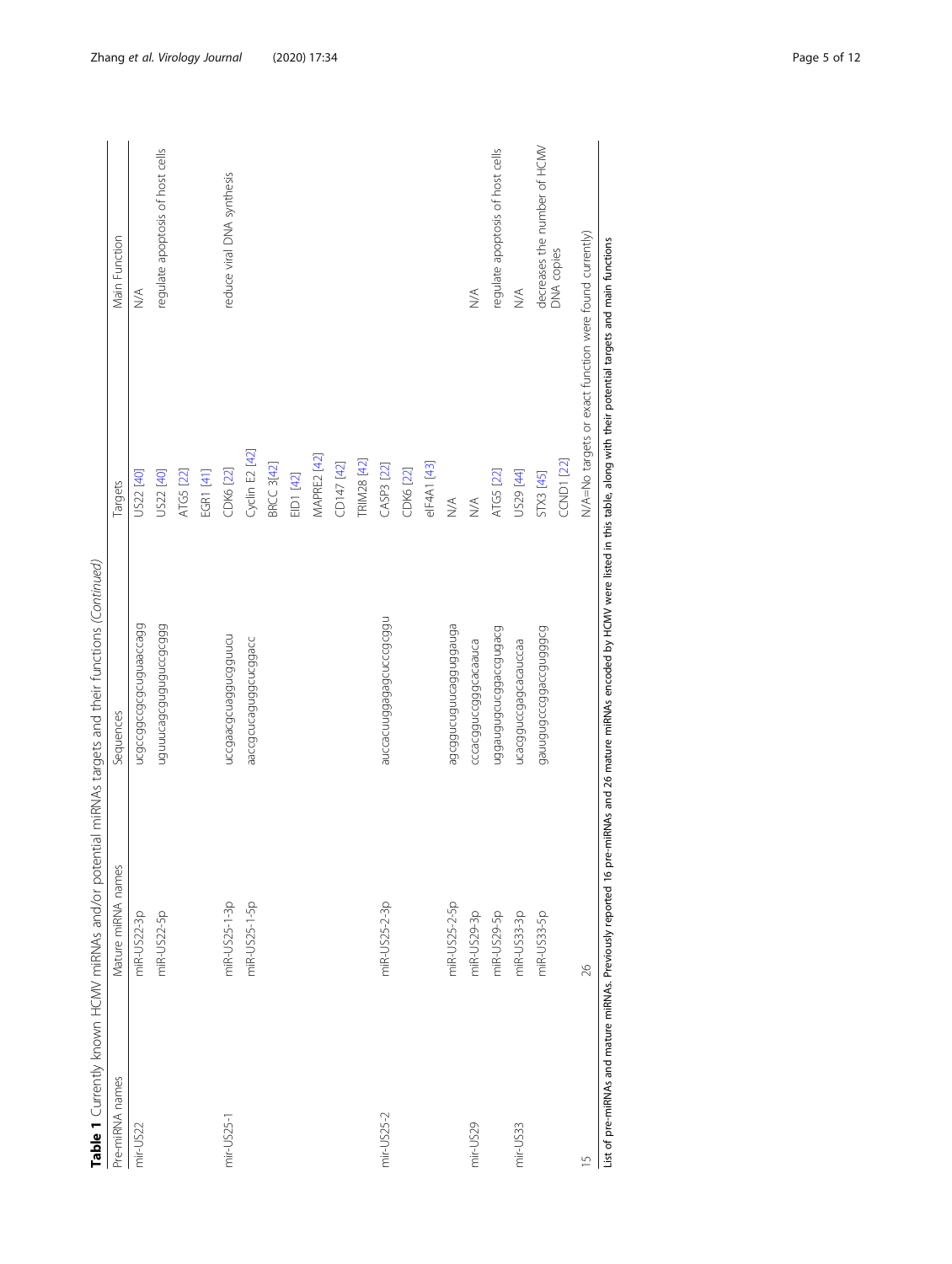<span id="page-5-0"></span>

been published on the expression and kinetics of HCMV miRNAs in cell culture systems representing different HCMV life-cycles, but understanding the expression of HCMV miRNAs during the latent phase is needed to develop means of inhibiting reactivation of the virus from latency.

Besides HCMV infection systems, mouse cytomegalovirus (MCMV) and chimpanzee cytomegalovirus (CCMV) provide important model systems for HCMV pathogenesis as a result of the genetic similarity among MCMV, CCMV, and HCMV. In 2012, a group identified 17 rhesus CMV (RhCMV) miRNAs using next-generation sequencing [[57](#page-10-0)]. One of these miRNAs, miR-Rh183–1, has been identified as a homolog of miR-US5–2-3p, which implies that RhCMV miRNAs may be investigated as supplements and references for the study of HCMV miRNAs. In contrast to RhCMV and CCMV, although HCMV and MCMV miRNAs may have the same targets, no sequence homology between HCMV and MCMV has been found so far [\[58](#page-10-0)].

# Mir-UL112

miR-UL112-3p is the most studied of all the HCMV miRNAs. In 2005, Pfeffer and colleagues used a new method of miRNA gene prediction combined with small-RNA cloning and first cloned mir-UL112 and another eight HCMV miRNA stem-loop sequences from

several virus-infected cell types [[9\]](#page-9-0). Pfeffer et al. also pointed out that miR-UL112-3p might target UL114, a homolog of the mammalian uracil-DNA glycosylase and concluded that miRNA expression might control the replication of viruses. miR-UL112-3p was later confirmed by independent groups [\[40,](#page-10-0) [55](#page-10-0), [59](#page-10-0)]. Since then, the important role of miR-UL112-3p in processes such as escaping immune elimination and viral latency has been recognized. It binds to the 3′UTR of MICB, a stress-induced ligand recognized by the activating receptor NKG2D, at a site overlapping that of cellular micro-RNAs and inhibits MICB expression [\[17\]](#page-9-0). Thus, miR-UL112-3p may help HCMV to escape NKG2D-mediated immune detection and might be able to prevent the host from mutating that indispensable site  $[60, 61]$  $[60, 61]$  $[60, 61]$  $[60, 61]$ . It has been reported that miR-UL112-3p subverts innate immunity by down-regulating type I interferon signaling, thus inhibiting natural killer cell cytotoxicity [\[62](#page-10-0), [63](#page-10-0)]. Besides, miR-UL112-3p targets the pattern recognition receptor TLR2 (CD282), resulting in reduced stimulusdependent ubiquitination of IRAK1 (an adaptor molecule downstream of TLR2 in the NF-κB pathway), which contributes to the establishment of latency [\[25](#page-10-0)]. And miR-UL112-3p down-regulates the level of BclAF1 (Bcl-2-associated transcription factor 1, a protein that restricts HCMV immediate early gene expression and spread) during the late phase of infection, thus, the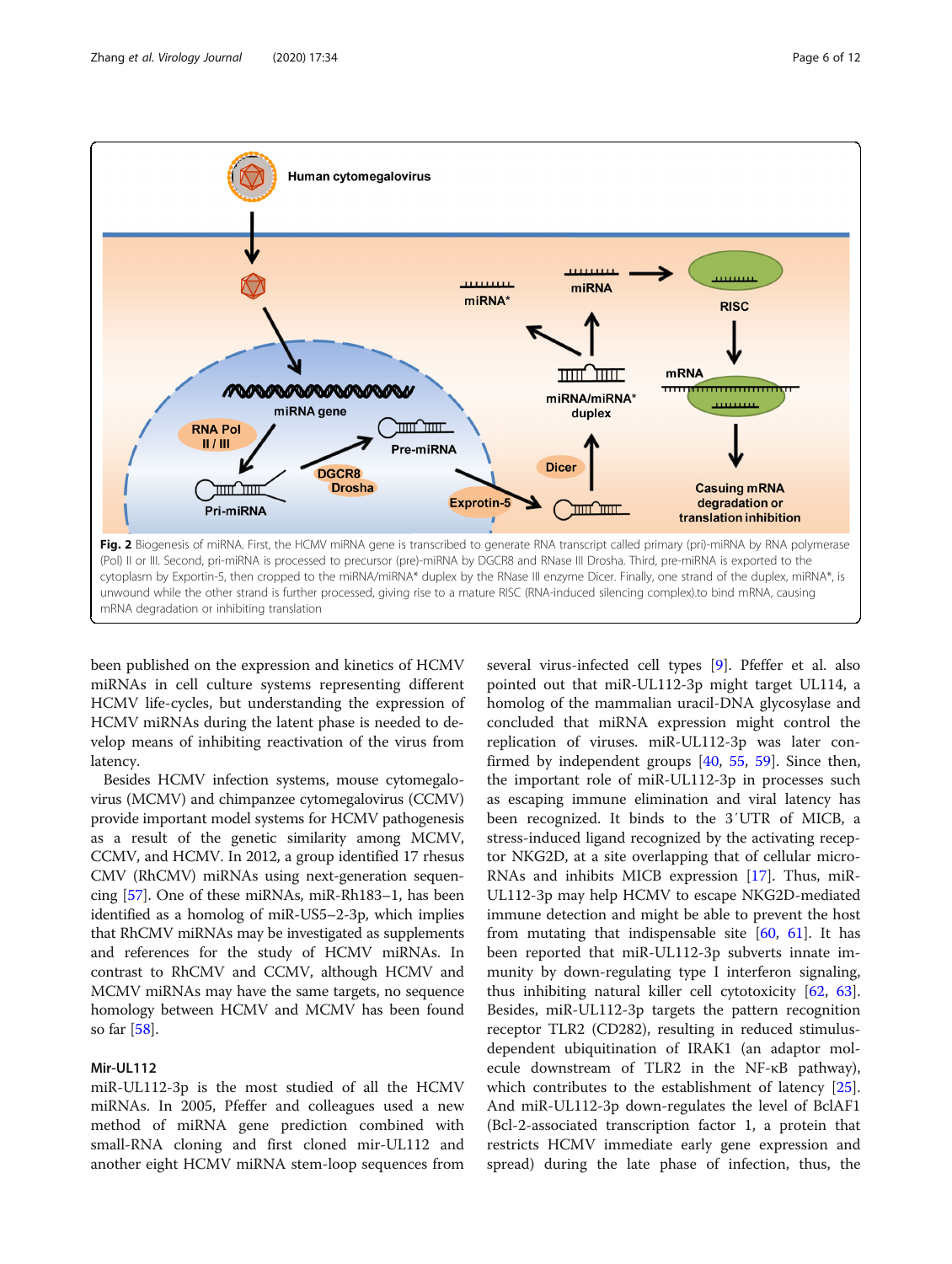absence of BclAF1 neutralization leads to inhibited viral gene expression and replication [\[15\]](#page-9-0). Moreover, miR-UL112-3p participates in the complex regulation of host cell metabolism [\[64\]](#page-10-0). miR-UL112-3p expression induces excessive proliferation of endothelial cells by up-regulating MAPK pathway-related genes or the cell growth-related genes TSPYL2, FXYD2, TAOK2, ST7L, and TP73 [\[20,](#page-9-0) [64](#page-10-0)], which might be one of the vital mechanisms of HCMVinduced endothelial dysfunction and may finally contribute to HCMV-mediated vascular diseases such as essential hypertension. Apart from targeting the transcripts of host cells, HCMV miR-UL112-3p also targets multiple viral transcripts such as IE72 (UL123, IE1), which plays an essential role in immune evasion to promote latent infection [[18,](#page-9-0) [65\]](#page-10-0). The mechanism was confirmed in 2016 by removing the target site for miR-UL112-3p in the 3'UTR of IE72 [[66\]](#page-10-0). Another functionally mature miRNA derived from the stem-loop sequence, miR-UL112-5p, was not detected until Stark and co-workers developed a new method for detecting HCMV miRNAs in 2012. They identified several previously unknown HCMV miRNAs including miR-UL112-5p using deep sequencing technology, which was groundbreaking and improved the accuracy of detecting true HCMV miRNAs [[40](#page-10-0)]. miR-UL112-5p contributes to immune evasion by targeting endoplasmic reticulum aminopeptidase 1 (ERAP1), a key component of the antigen processing to decrease the CD8+ T cell response [\[26\]](#page-10-0).

# Mir-UL148D

miR-UL148D is another HCMV miRNA that has been widely studied. It may play a role in the pathogenicity of clinical strains of HCMV by down-regulating the expression or inducing the degradation of several cellular genes [[27,](#page-10-0) [28](#page-10-0)]. By targeting the UTR of RANTES (regulated upon activation normal T-cell expressed and secreted), miR-UL148D induces degradation of the human chemokine RANTES mRNA during infection to escape the immune response [[27\]](#page-10-0). The chemokine RANTES is capable of attracting immune cells during inflammation and immune responses [\[67](#page-10-0)], and with the help of particular cytokines (i.e., IL-2 and IFN-γ) that are released by T cells, RANTES also induces the proliferation and activation of certain natural-killer cells to form CC-chemokineactivated killer cells [\[68\]](#page-10-0). And an miR-UL148D-specific inhibitor has been confirmed to inhibit the downregulation of RANTES mediated by miR-UL148D, supporting the antisense agent as a therapeutic tool for HCMV infection [\[27\]](#page-10-0). Subsequently, researchers showed that HCMV also expresses miR-UL148D to induce apoptosis in host cells [\[28](#page-10-0)]. They found that HCMV-miR-UL148D binds with the 3′UTR of IEX-1 (immediately early gene X-1) to down-regulate its expression, leading to the apoptosis of human embryonic kidney 293 cells. In addition, researchers discovered that its apparent involvement in targeting the cellular receptor ACVR1B (activin receptor type-1B) in host cells helps HCMV to successfully establish latency [\[30](#page-10-0)].

### Mir-UL22A

In the year mir-UL22A was first cloned, the target genes of miR-UL22A-5p and miR-UL22A-3p were predicted; these included interferon 18 receptor precursor and histone 3 [[56](#page-10-0)]. However, few further studies on these have been published. In 2015, a group found that BMPR2, a receptor involved in alternative polarization in macrophages, might be one of the target genes of miR-UL22A-5p [[32\]](#page-10-0). Besides, according to this study, miR-UL22A-5p changes the levels of various proteins in MRC-5 fibroblasts transfected with this miRNA, such as HSPA8, a member of the HSP70 family of heat shock proteins, which is associated with the expansion of CMV-specific T cells and the immune clearance of viral replication in transplant recipients. A recent study showed that in infected CD34<sup>+</sup> hematopoietic progenitor cells, miR-UL22A-5p and miR-UL22A-3p downregulate a mediator of TGF-β signaling, SMAD3, to maintain latency [[31](#page-10-0)]. These findings imply that miR-UL22A plays a significant regulatory role in immune modulation.

# Mir-UL36

In 2005, Grey et al. first cloned the stem-loop sequence of mir-UL36 and four other sequences [\[59](#page-10-0)]. HCMV encodes but one intron miRNA (mir-UL36), which develops two functionally mature miRNAs (miR-UL36- 3p and miR-UL36-5p) derived from the stem-loop sequence. Since then, several putative targets of HCMVmir-UL36 have been discovered, of which HCMV UL138 is a new determinant of HCMV latent infection [[33,](#page-10-0) [69\]](#page-11-0). Over-expression of miR-UL36-5p in HEK293 cells has been found to lead to an increase in HCMV DNA synthesis; it down-regulates HCMV UL138 protein expression and contributes to HCMV replication, indicating that miR-UL36-5p may be a viral miRNA contributing to HCMV replication [[24\]](#page-10-0). Despite these findings, more physiological effects of miR-UL36-5p and miR-UL36-3p remain to be studied.

#### Mir-UL59, mir-UL69 and mir-UL70

Meshesha and colleagues identified six mature miRNAs from four precursors, including mir-UL59–1 and mir-UL69, by deep sequencing and qPCR [\[56\]](#page-10-0). However, these two miRNAs were not functionally validated in this study, and no homologous sequence for mir-UL59 and mir-UL69 has been found in the CCMV genome. In addition, in Meshesha's research, miR-UL70 was not detected by deep sequencing analyses. Similar to the cases of miR-UL59 and miR-UL69, since miR-UL70 was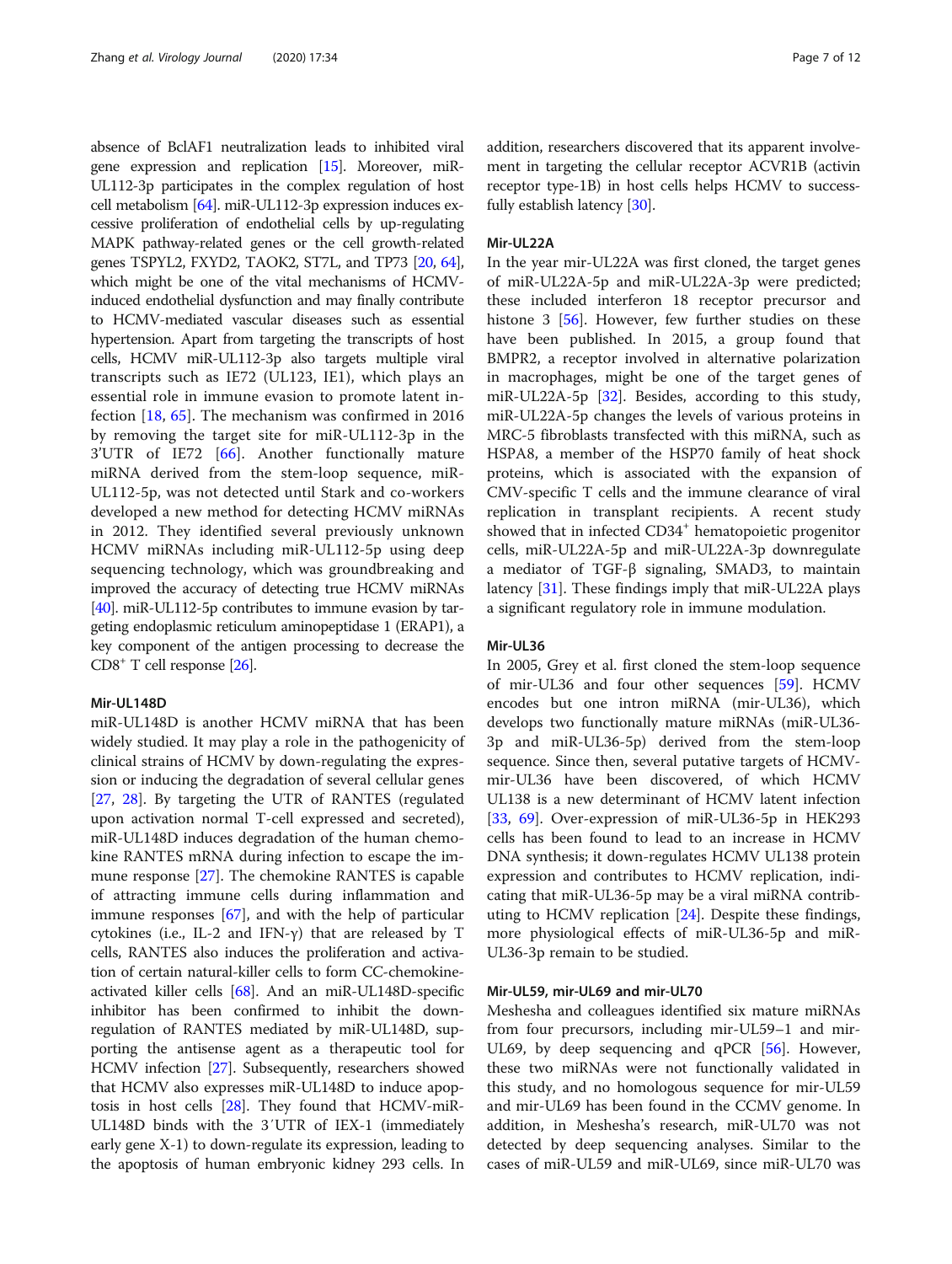identified by northern blot analysis in 2005, it has not been functionally validated [\[40,](#page-10-0) [56,](#page-10-0) [59\]](#page-10-0). Therefore, the question has been raised whether they are true HCMV miRNAs. Furthermore, this implies that the accuracy of the deep sequencing technique may not be high as thought. Though the authenticity of these HCMV miR-NAs remains to be established, commercially-designed probes for their amplification are available. Thus, caution should be exercised when discussing the research findings. In 2017, Ding et al. reported that they had identified miR-UL59 by RT-qPCR and that it may be closely associated with oral lichen planus, an autoimmune disease  $[35]$  $[35]$  $[35]$ . It may act by targeting the cellular gene ULBP1, which mediates the immune elimination of HCMV-infected cells, suggesting that miR-UL59 contributes to immune evasion. According to a recent report, HCMV expresses miR-UL70-3p and miR-UL148D to target the apoptotic genes MOAP1, ERN1, and PHAP1 and to inhibit mitochondriainduced apoptosis aa well as the antiviral mechanism [[29](#page-10-0)]. Besides, miR-UL70-3p may regulate focal adhesions, gap junctions, MAPK signaling, and the Erb pathway, thus affecting epithelial cell migration and adhesion [\[70\]](#page-11-0). Another recent report has discovered 14 mature HCMV miRNAs in infected human lung fibroblasts, including miR-UL70-5p, indicating that HCMV virions and dense bodies carry miRNAs (such as miR-UL70-5p) which can be delivered to cells to affect cellular processes [[71](#page-11-0)].

# Mir-US4

miR-US4-5p was found in 2005, and miR-US4-3p in 2012 [\[56](#page-10-0), [59](#page-10-0)]. According to a report in 2011, besides miR-UL112-5p, miR-US4-5p is another miRNA that specifically down-regulates ERAP1 expression during infection, thus inhibiting the presentation of antigenic viral peptides to  $CD8<sup>+</sup>$  T cells and contributing to HCMV survival at the immediate-early or early stage of infection [\[36](#page-10-0)]. In 2012, two independent studies conducted deep-sequencing analysis of HCMV miRNAs from infected human fibroblast cells, but the sequence of miR-US4-5p in these studies differed from that first identified in 2005 by 5 base pairs at the  $5'$  end  $[40, 56]$  $[40, 56]$  $[40, 56]$  $[40, 56]$  $[40, 56]$ , which means that several papers were published using the wrong miRNA sequence and should be discussed with caution [[37,](#page-10-0) [72](#page-11-0), [73\]](#page-11-0). A recent study showed that miR-US4-5p targets PAK2 (p21-activated kinase 2) [[37\]](#page-10-0). PAK2 is a protein that is widely expressed in all tissues and cell lines, and its signaling modulates apoptosis [\[74](#page-11-0)]. Thus, miR-US4-5p may participate in the modulation of apoptosis. Unfortunately, there has been little in-depth research on miR-US4-3p and miR-US4- 5p, and previous work based on Grey's results may need to be revisited.

# Mir-US5–1 and mir-US5–2

miR-US5–1 was discovered in 2005, together with miR-US5–2-3p, and miR-US5–2-5p was found in 2012 [[9](#page-9-0), [40\]](#page-10-0). However, their encoding transcripts have not been identified. miR-US5–1 and miR-US5–2-3p work synergistically. In 2011, it was reported that both miR-US5–1 and miR-US5–2-3p target US7, an endoplasmic reticulum-retained protein of unknown function, and act in a highly synergistic manner  $[38]$  $[38]$  $[38]$ . miR-US5-1 regulates US7 by binding to a completely complementary site within the 3′UTR of US7, resulting in strong repression of a reporter construct containing this 3′ UTR. Intriguingly, they also found two binding sites for miR-US5–2-3p on the 3′UTR of US7. One site is completely complementary to the miR-US5–2-3p seed sequence, while the other is not perfectly matched. Binding of miR-US5–2-3p to the perfectly-matched site results in a decrease in transcript abundance, while binding to the other site does not. Their study was the first demonstration of a gene that is regulated via both mechanisms. The two miRNAs, miR-US-5-1 and miR-US5–2-3p, are derived from the same transcript due to their proximity and thus have synergistic action. Moreover, the two miRNAs also work together with other HCMV miRNAs. One study indicated that miR-US5–1, miR-US5–2-3p, and miR-UL112-3p coordinately target multiple members of the endocytic pathway, including VAMP3, RAB5C, RAB11A, SNAP23, and CDC42 [\[21](#page-9-0)]. Thus, these miRNAs and their corresponding target sequences cooperate to form a complex regulatory network to interfere with the release of pro-inflammatory cytokines (including interleukin-6 and tumor necrosis factor alpha) and help the virus to escape the immune system. During the late phase of HCMV infection, however, these miRNAs can also restructure components of the secretory pathway and form the virion assembly compartment where the final stages of HCMV particle formation occur to increase the production of infectious particles [\[21](#page-9-0)], suggesting that the function of miR-NAs is dependent on the viral life-cycle. Other studies have also indicated that miR-US5–1 and miR-UL112- 3p coordinately block proinflammatory cytokine production [[23,](#page-9-0) [75](#page-11-0)]. In addition, miR-US5–1 has been shown to play a role in cell-cycle regulation; it directly targets the DNA replication inhibitor Geminin and its over-expression stimulates DNA synthesis in human brain glioma cells (U373), competitively inhibiting viral replication  $[39]$  $[39]$ . A recent study has shown that miR-US5–2 induces secretion of TGF-β and inhibits myelopoiesis in CD34<sup>+</sup> HPCs by targeting the transcriptional repressor NAB1 [\[31](#page-10-0)]. These findings imply that miR-US5–1 affects viral replication and the host cellular environment by regulating the expression kinetics of host proteins during HCMV infection.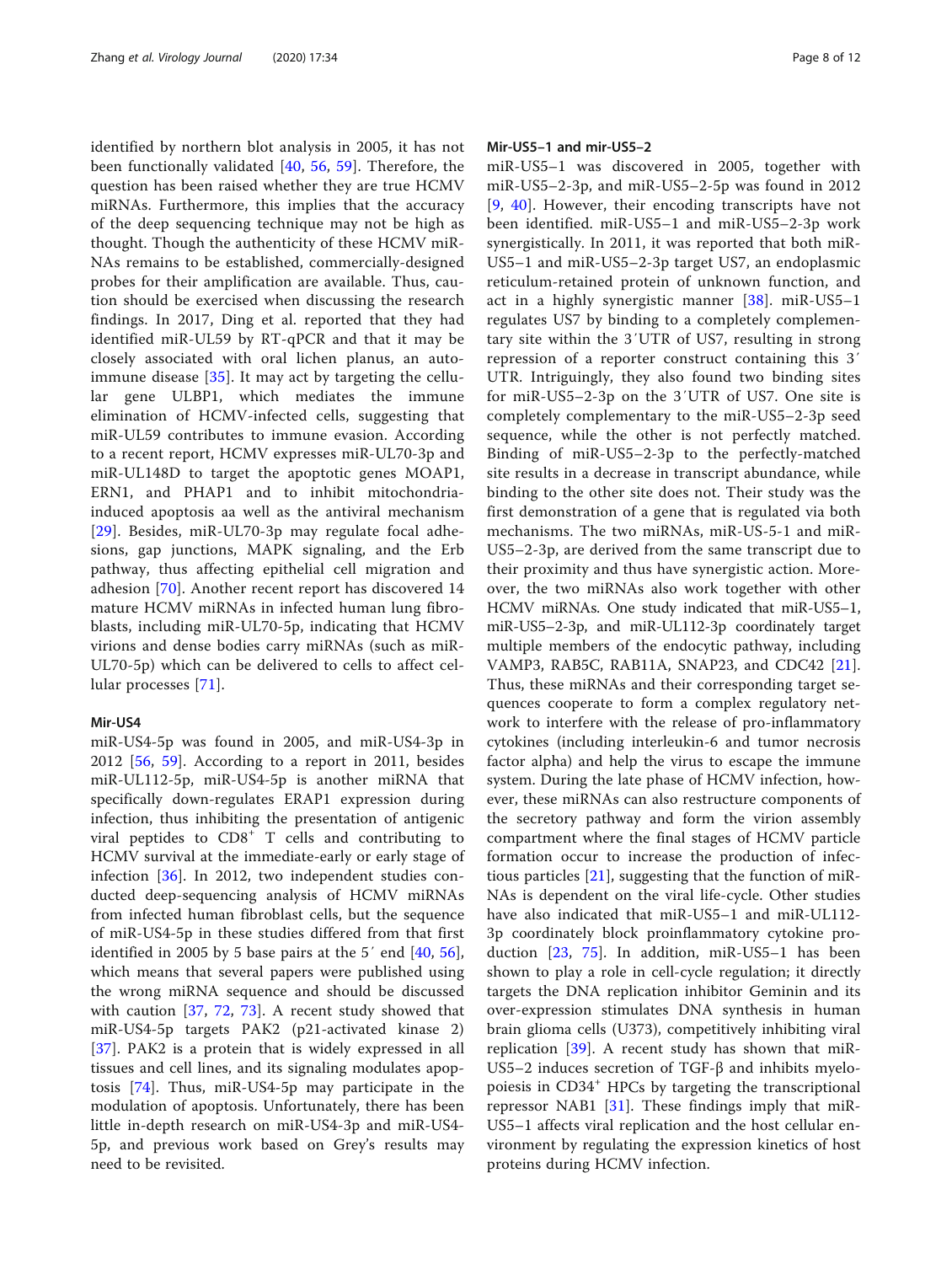# Mir-US22

The two mature miRNAs derived from mir-US22 were discovered in 2012 by deep sequencing analysis [[40\]](#page-10-0). It has been predicted that these miRNAs directly regulate the US22 transcript levels, and miR-US22-5p may target autophagy-related 5 (ATG5), a protein associated with autophagy and apoptosis, to modulate apoptosis [\[76](#page-11-0)]. Recently, EGR1 has been identified as a target of miR-US22 [\[41](#page-10-0)]. EGR1 regulates HCMV gene expression, and the downregulation of the transcription factor mediated by miR-US22 may contribute to the reactivation of HCMV [\[41,](#page-10-0) [77\]](#page-11-0).

### Mir-US25–1 and mir-US25–2

miR-US25–1-3p was identified 2 years after miR-US25–1- 5p, and miR-US25–2-3p and miR-US25–2-5p were found in 2005 [\[9,](#page-9-0) [78\]](#page-11-0). It has been reported that US25–1-5p, US25–2-5p and US25–2-3p are highly expressed in THP-1 cells during HCMV latency, suggesting that they contribute to the establishment of latent infection [[53](#page-10-0)]. However, Shen and colleagues reported that they only detected miR-US25–2-3p and miR-US5–1 in differentiated THP-1 cells [[44](#page-10-0)]. Furthermore, in a later study, Lau et al. modeled infection with UV-inactivated virus and measured the HCMV miRNA levels [[30](#page-10-0)]. They failed to identify miR-US25-1-3p and miR-US25-2-3p in CD14<sup>+</sup> monocytes during latency but found them in lytically infected cells. Another interesting finding is that, in contrast to most HCMV miRNAs, many binding sites of miR-US25–1-5p are primarily within 5′UTRs [\[42\]](#page-10-0). This was the first demonstration that viral miRNA can target 5′UTRs. In addition, it has been shown that miR-US25–1-5p targets many genes involved in the cell cycle, tumor progression, and chromatin remodeling, such as cyclin E2, BRCC3, EID1, MAPRE2, and CD147, suggesting that it plays roles in the related pathways [\[42\]](#page-10-0). Chen and co-workers pointed out that miR-US25–1-5p may play an important role in chronic HCMV infection by targeting CD147 to antagonize the early innate immune response [[52](#page-10-0)]. miR-US25–1-5p also contributes to aggravation of the apoptosis promoted by oxidized low-density lipoprotein in infected endothelial cells by targeting the 5′UTR of BRCC3 (BRCA1/BRCA2-containing complex subunit 3) and down-regulating its expression [\[79\]](#page-11-0). miR-US25–1-3p is down-regulated during chondrogenesis in human adipose-derived stem cells, indicating a complex regulatory circuit of HCMV miRNA during chondrogenesis of these cells [\[80\]](#page-11-0). In conclusion, these miRNAs may target genes that are important for the life-cycle of DNA viruses by reducing viral DNA synthesis, therefore driving the virus into latency and supporting immune evasion [[14](#page-9-0)].

# mir-US29

MiR-US29-3p and miR-US29-5p were identified in 2012 [[40\]](#page-10-0). MiR-US29-5p may be another HCMV miRNA that

targets ATG5 to regulate apoptosis [[22\]](#page-9-0). These two miR-NAs may play important roles in the maintenance and reactivation of latency [\[48](#page-10-0)].

# Mir-US33

MiR-US33-5p was first described in 2005 while another mature miRNA derived from the same stem loop sequence was found 9 years later [[44\]](#page-10-0). The US29 transcript is a potential target of miR-US33-3p, since pre-miR-US33 is encoded by sequences complementary to US29. miR-US33-5p directly targets the host gene Syntaxin 3 (STX3), which mediates zymogen granule-granule fusion and is positively associated with HCMV production [\[45](#page-10-0)]. The down-regulation of STX3 by miR-US33-5p significantly decreases the number of HCMV DNA copies, suggesting that miR-US33-5p expression facilitates the establishment or maintenance of HCMV latency.

### Conclusions

HCMV miRNAs have significant regulatory potential both alone and in combination, so it would be worthwhile to conduct an in-depth study of their targets and functions. Much work on their potential mechanisms has been carried out, while there are still some critical issues. Research methods for detecting unknown HCMV miRNAs and identifying their targets have improved over the past two decades. However, this field is hampered by many sub-par publications. Some miRNAs (miR-UL59, miR-UL69, and miR-UL70) have not yet been verified as true HCMV miRNAs, and several papers have been published using the wrong miR-US4 sequence. Besides, the significant RNA degradation that occurs during lytic infection may become a major obstacle to identifying their targets [\[9](#page-9-0), [22](#page-9-0)], causing a bottleneck in further understanding the roles and functions of viral miRNAs. Further research is needed, and the conclusions of previous studies should be discussed with caution.

In summary, the goals are to study the miRNAs encoded by viruses and their roles in viral replication, expression, and infection, including but not limited to developing rapid and accurate detection methods for HCMV infection, to develop the planning of effective antiviral therapies, and to provide new molecular targets for the development of antiviral drugs. Recently, investigators have proposed a bioassay based on microgels with optical fluorescent oligonucleotide probes for the detection of circulating endogenous miR-US4-5p; this has improved the accuracy and reduced the cost of detecting HCMV infection [\[73](#page-11-0)]. The antagomir (also known as anti-miRs or blockmirs) miR-122 is now used to treat hepatitis C infection [\[81](#page-11-0)], and other antagomirs of virusencoded miRNAs may be used to treat many viral diseases in the future.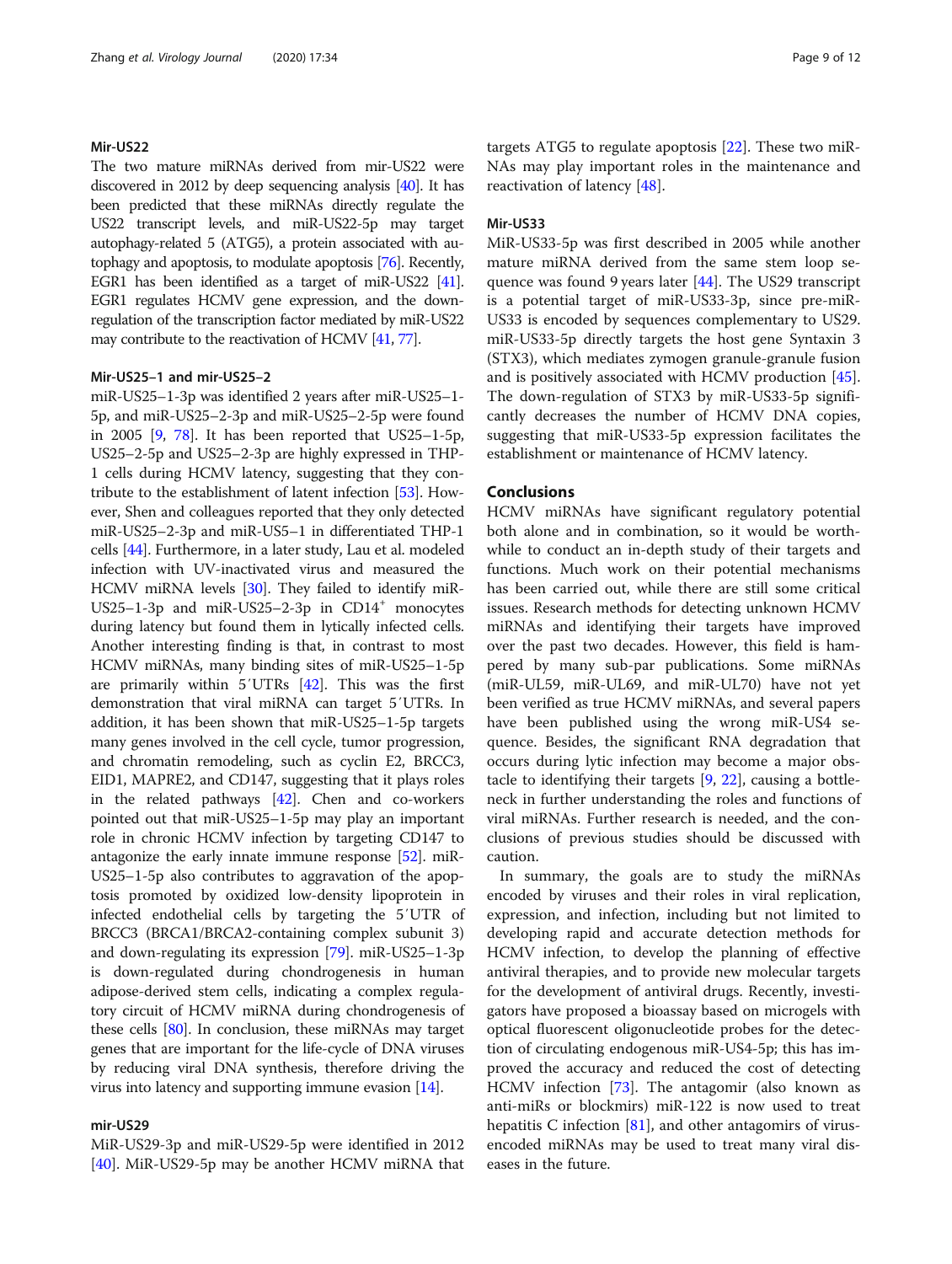# <span id="page-9-0"></span>Abbreviations

ACVR1B: Activin receptor type-1B; ATG5: Autophagy-related 5; BclAF1: Bcl-2 associated transcription factor 1; BMPR2: Bone morphogenetic protein receptor type II; BRCC3: BRCA1/BRCA2-containing complex subunit 3; CASP2: Caspase-2; CASP3: Caspase-3; CASP7: Caspase-7; CCMV: Chimpanzee cytomegalovirus; CCND1: Cyclin D1; CDC42: Cell division control protein 42 homolog; CDK6: Cyclin-dependent kinase 6; dsDNA: Double-strand DNA; EGR1: Early growth response protein 1; EID1: EP300-interacting inhibitor of differentiation 1; eIF4A1: Eukaryotic initiation factor 4A-I; ERAP1: Endoplasmic reticulum aminopeptidase 1; ERN1: Endoplasmic reticulum to nucleus signaling 1; FXYD2: FXYD Domain Containing Ion Transport Regulator 2; HCMV: Human cytomegalovirus; HEK293: Human embryonic kidney 293 cells; HPCs: Hematopoietic progenitor cells; HSPA8: Heat shock 70 kDa protein 8; IE72: Immediate-early protein 72; IEX-1: Immediately early gene X-1; IFNγ: Tumor necrosis factor γ; IKKα/β: IκB kinase α/β; IL-2: Interleukin 2; IL32: Interleukin 32; IRAK1: Interleukin-1 receptor-associated kinase 1; IRF1: Interferon regulatory factor 1; MAPK: Mitogen-activated protein kinase; MAP RE2: Microtubule-associated protein RP/EB family member 2; MCMV: Mouse cytomegalovirus; MICA: MHC class I polypeptide-related sequence A; MICB: MHC class I polypeptide-related sequence B; miRNA: microRNA; MOAP1: Modulator of apoptosis 1; MRC-5: Medical research council cell strain 5; NAB1: NGFI-A-binding protein 1; NF-κB: Nuclear factor kappa B; NKG2D: NK group 2 D; PAK2: p21-activated kinase 2; PHAP1: Putative HLA-DR-associated protein 1; QARS: Glutaminyl-tRNA synthetase; qPCR: Quantitative polymerase chain reaction; RAB11A: Rasrelated protein Rab-11A; RAB5C: Ras-related protein Rab-5C; RANTES: Regulated on activation normal T cell expressed and secreted; RhCMV: Rhesus cytomegalovirus; RISC: RNA-induced silencing complex; RTqPCR: Real-time polymerase chain reaction; SLC25A6(ANT3): Solute Carrier Family 25 Member 6(ADP/ATP translocase 3); SNAP23: Synaptosomalassociated protein 23; ST7L: Suppression of tumorigenicity 7; STX3: Syntaxin 3; TAOK2: TAO kinase 2; TGF-β: Transforming growth factor β; TLR2: Toll-like receptor 2; TP73: Tumor protein 73; TRIM28: Tripartite motif-containing 28; TSPYL2: Testis-specific Y-encoded-like protein 2; ULBP1: UL16 binding protein 1; UTR: Untranslated region; VAMP3: Vesicle-associated membrane protein 3

### Acknowledgments

Not applicable.

#### Authors' contributions

LZ, JY and ZL organized the content of the entire manuscript and wrote the manuscript. All authors have read and approved the final manuscript.

# Funding

This study was supported by the National Natural Science Foundation of China (81471048), the Natural Science Foundation of Shandong Province (ZR2019MC059) and Shandong Province Government-Sponsored Overseas Study Project.

# Availability of data and materials

Not applicable

Ethics approval and consent to participate Not applicable

### Consent for publication

Not applicable.

#### Competing interests

The authors declare that they have no competing interests.

#### Author details

<sup>1</sup>Clinical School, Weifang Medical University, Weifang 261053, China. 2 Department of Medical Microbiology, Weifang Medical University, Weifang 261053, China.

# Received: 18 November 2019 Accepted: 4 February 2020 Published online: 12 March 2020

#### References

- 1. Van Damme E, Van Loock M. Functional annotation of human cytomegalovirus gene products: an update. Front Microbiol. 2014;5:218.
- 2. Fattuoni C, Palmas F, Noto A, Barberini L, Mussap M, Grapov D, Dessi A, Casu M, Casanova A, Furione M, et al. Primary HCMV infection in pregnancy from classic data towards metabolomics: An exploratory analysis. Clin Chim Acta. 2016;460:23–32.
- 3. Griffiths P, Baraniak I, Reeves M. The pathogenesis of human cytomegalovirus. J Pathol. 2015;235:288–97.
- 4. Lee RC, Feinbaum RL, Ambros V. The C. elegans heterochronic gene lin-4 encodes small RNAs with antisense complementarity to lin-14. Cell. 1993;75: 843–54.
- 5. Kozomara A, Birgaoanu M. Griffiths-Jones S: miRBase: from microRNA sequences to function. Nucleic Acids Res. 2019;47:D155–62.
- 6. Cullen BR. Viral and cellular messenger RNA targets of viral microRNAs. Nature. 2009;457:421–5.
- 7. Lagos-Quintana M, Rauhut R, Lendeckel W, Tuschl T. Identification of novel genes coding for small expressed RNAs. Science. 2001;294:853–8.
- 8. Griffiths-Jones S, Hui JH, Marco A, Ronshaugen M. MicroRNA evolution by arm switching. EMBO Rep. 2011;12:172–7.
- 9. Pfeffer S, Sewer A, Lagos-Quintana M, Sheridan R, Sander C, Grasser FA, van Dyk LF, Ho CK, Shuman S, Chien M, et al. Identification of microRNAs of the herpesvirus family. Nat Methods. 2005;2:269–76.
- 10. Fruci D, Rota R, Gallo A. The Role of HCMV and HIV-1 MicroRNAs: Processing, and Mechanisms of Action during Viral Infection. Front Microbiol. 2017;8:689.
- 11. Pfeffer S, Zavolan M, Grasser FA, Chien M, Russo JJ, Ju J, John B, Enright AJ, Marks D, Sander C, Tuschl T. Identification of virus-encoded microRNAs. Science. 2004;304:734–6.
- 12. Grundhoff A, Sullivan CS. Virus-encoded microRNAs. Virology. 2011;411:325– 43.
- 13. Cullen BR. Herpesvirus microRNAs: phenotypes and functions. Curr Opin Virol. 2011;1:211–5.
- 14. Stern-Ginossar N, Saleh N, Goldberg MD, Prichard M, Wolf DG, Mandelboim O. Analysis of human cytomegalovirus-encoded microRNA activity during infection. J Virol. 2009;83:10684–93.
- 15. Lee SH, Kalejta RF, Kerry J, Semmes OJ, O'Connor CM, Khan Z, Garcia BA, Shenk T, Murphy E. BclAF1 restriction factor is neutralized by proteasomal degradation and microRNA repression during human cytomegalovirus infection. Proc Natl Acad Sci U S A. 2012;109:9575–80.
- 16. Nachmani D, Stern-Ginossar N, Sarid R, Mandelboim O. Diverse herpesvirus microRNAs target the stress-induced immune ligand MICB to escape recognition by natural killer cells. Cell Host Microbe. 2009;5:376–85.
- 17. Stern-Ginossar N, Elefant N, Zimmermann A, Wolf DG, Saleh N, Biton M, Horwitz E, Prokocimer Z, Prichard M, Hahn G, et al. Host immune system gene targeting by a viral miRNA. Science. 2007;317:376–81.
- 18. Grey F, Meyers H, White EA, Spector DH, Nelson J. A human cytomegalovirus-encoded microRNA regulates expression of multiple viral genes involved in replication. PLoS Pathog. 2007;3:e163.
- 19. Huang Y, Qi Y, Ruan Q, Ma Y, He R, Ji Y, Sun Z. A rapid method to screen putative mRNA targets of any known microRNA. Virol J. 2011;8:8.
- 20. Li S, Zhu J, Zhang W, Chen Y, Zhang K, Popescu LM, Ma X, Lau WB, Rong R, Yu X, et al. Signature microRNA expression profile of essential hypertension and its novel link to human cytomegalovirus infection. Circulation. 2011;124: 175–84.
- 21. Hook LM, Grey F, Grabski R, Tirabassi R, Doyle T, Hancock M, Landais I, Jeng S, McWeeney S, Britt W, Nelson JA. Cytomegalovirus miRNAs target secretory pathway genes to facilitate formation of the virion assembly compartment and reduce cytokine secretion. Cell Host Microbe. 2014;15: 363–73.
- 22. Kim S, Seo D, Kim D, Hong Y, Chang H, Baek D, Kim VN, Lee S, Ahn K. Temporal Landscape of MicroRNA-Mediated Host-Virus Crosstalk during Productive Human Cytomegalovirus Infection. Cell Host Microbe. 2015;17: 838–51.
- 23. Hancock MH, Hook LM, Mitchell J, Nelson JA. Human Cytomegalovirus MicroRNAs miR-US5-1 and miR-UL112-3p Block Proinflammatory Cytokine Production in Response to NF-kappaB-Activating Factors through Direct Downregulation of IKKalpha and IKKbeta. mBio. 2017;8.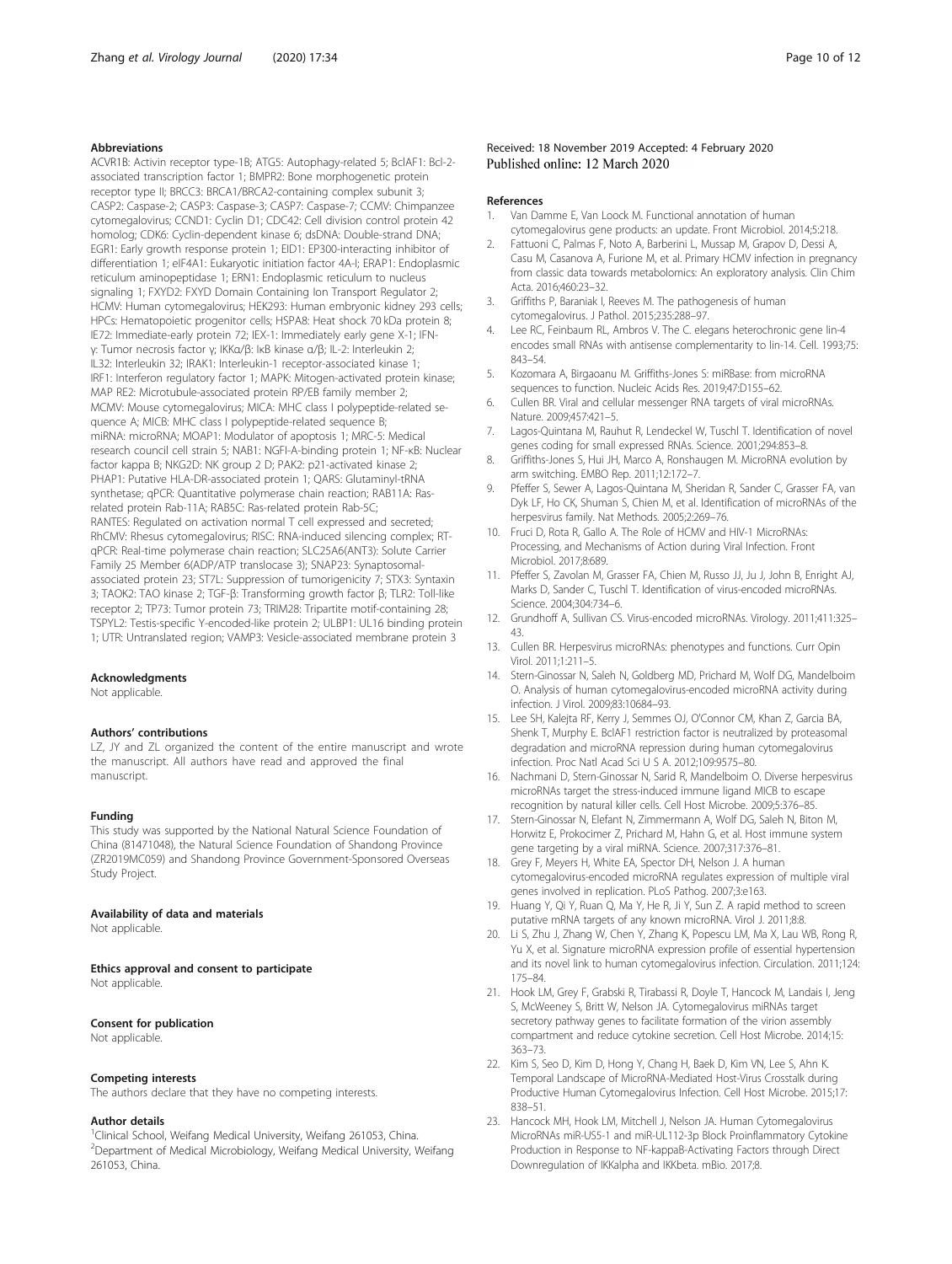- <span id="page-10-0"></span>24. Huang Y, Qi Y, Ma Y, He R, Ji Y, Sun Z, Ruan Q. Down-regulation of human cytomegalovirus UL138, a novel latency-associated determinant, by hcmvmiR-UL36. J Biosci. 2013;38:479–85.
- 25. Landais I, Pelton C, Streblow D, DeFilippis V, McWeeney S, Nelson JA. Human Cytomegalovirus miR-UL112-3p Targets TLR2 and Modulates the TLR2/IRAK1/NFkappaB Signaling Pathway. PLoS Pathog. 2015;11:e1004881.
- 26. Romania P, Cifaldi L, Pignoloni B, Starc N, D'Alicandro V, Melaiu O, Li Pira G, Giorda E, Carrozzo R, Bergvall M, et al. Identification of a Genetic Variation in ERAP1 Aminopeptidase that Prevents Human Cytomegalovirus miR-UL112- 5p-Mediated Immunoevasion. Cell Rep. 2017;20:846–53.
- 27. Kim Y, Lee S, Kim S, Kim D, Ahn JH, Ahn K. Human cytomegalovirus clinical strain-specific microRNA miR-UL148D targets the human chemokine RANTES during infection. PLoS Pathog. 2012;8:e1002577.
- 28. Wang YP, Qi Y, Huang YJ, Qi ML, Ma YP, He R, Ji YH, Sun ZR, Ruan Q. Identification of immediate early gene X-1 as a cellular target gene of hcmv-mir-UL148D. Int J Mol Med. 2013;31:959–66.
- 29. Babu SG, Pandeya A, Verma N, Shukla N, Kumar RV, Saxena S. Role of HCMV miR-UL70-3p and miR-UL148D in overcoming the cellular apoptosis. Mol Cell Biochem. 2014;393:89–98.
- 30. Lau B, Poole E, Krishna B, Sellart I, Wills MR, Murphy E, Sinclair J. The Expression of Human Cytomegalovirus MicroRNA MiR-UL148D during Latent Infection in Primary Myeloid Cells Inhibits Activin A-triggered Secretion of IL-6. Sci Rep. 2016;6:31205.
- 31. Hancock MH, Crawford LB, Pham AH, Mitchell J, Struthers HM, Yurochko AD, Caposio P, Nelson JA. Human Cytomegalovirus miRNAs Regulate TGF-beta to Mediate Myelosuppression while Maintaining Viral Latency in CD34(+) Hematopoietic Progenitor Cells. Cell Host Microbe. 2020;27:104–114.e104.
- 32. Lisboa LF, Egli A, O'Shea D, Asberg A, Hartmann A, Rollag H, Pang XL, Tyrrell DL, Kumar D, Humar A. Hcmv-miR-UL22A-5p: A Biomarker in Transplantation With Broad Impact on Host Gene Expression and Potential Immunological Implications. Am J Transplant. 2015;15:1893–902.
- 33. Petrucelli A, Rak M, Grainger L, Goodrum F. Characterization of a novel Golgi apparatus-localized latency determinant encoded by human cytomegalovirus. J Virol. 2009;83:5615–29.
- 34. Guo X, Huang Y, Qi Y, Liu Z, Ma Y, Shao Y, Jiang S, Sun Z, Ruan Q. Human cytomegalovirus miR-UL36-5p inhibits apoptosis via downregulation of adenine nucleotide translocator 3 in cultured cells. Arch Virol. 2015;160:2483–90.
- 35. Ding M, Wang X, Wang C, Liu X, Zen K, Wang W, Zhang CY, Zhang C. Distinct expression profile of HCMV encoded miRNAs in plasma from oral lichen planus patients. J Transl Med. 2017;15:133.
- 36. Kim S, Lee S, Shin J, Kim Y, Evnouchidou I, Kim D, Kim YK, Kim YE, Ahn JH, Riddell SR, et al. Human cytomegalovirus microRNA miR-US4-1 inhibits CD8(+) T cell responses by targeting the aminopeptidase ERAP1. Nat Immunol. 2011;12:984–91.
- 37. Shao Y, Qi Y, Huang Y, Liu Z, Ma Y, Guo X, Jiang S, Sun Z, Ruan Q. Human cytomegalovirus miR-US4-5p promotes apoptosis via downregulation of p21-activated kinase 2 in cultured cells. Mol Med Rep. 2017;16:4171–8.
- 38. Tirabassi R, Hook L, Landais I, Grey F, Meyers H, Hewitt H, Nelson J. Human cytomegalovirus US7 is regulated synergistically by two virally encoded microRNAs and by two distinct mechanisms. J Virol. 2011;85:11938–44.
- 39. Jiang S, Huang Y, Qi Y, He R, Liu Z, Ma Y, Guo X, Shao Y, Sun Z, Ruan Q. Human cytomegalovirus miR-US5-1 inhibits viral replication by targeting Geminin mRNA. Virol Sin. 2017;32:431–9.
- 40. Stark TJ, Arnold JD, Spector DH, Yeo GW. High-resolution profiling and analysis of viral and host small RNAs during human cytomegalovirus infection. J Virol. 2012;86:226–35.
- 41. Mikell I, Crawford LB, Hancock MH, Mitchell J, Buehler J, Goodrum F, Nelson JA. HCMV miR-US22 down-regulation of EGR-1 regulates CD34+ hematopoietic progenitor cell proliferation and viral reactivation. PLoS Pathog. 2019;15:e1007854.
- 42. Grey F, Tirabassi R, Meyers H, Wu G, McWeeney S, Hook L, Nelson JA. A viral microRNA down-regulates multiple cell cycle genes through mRNA 5'UTRs. PLoS Pathog. 2010;6:e1000967.
- 43. Qi M, Qi Y, Ma Y, He R, Ji Y, Sun Z, Ruan Q. Over-expression of human cytomegalovirus miR-US25-2-3p downregulates eIF4A1 and inhibits HCMV replication. FEBS Lett. 2013;587:2266–71.
- 44. Shen ZZ, Pan X, Miao LF, Ye HQ, Chavanas S, Davrinche C, McVoy M, Luo MH. Comprehensive analysis of human cytomegalovirus microRNA expression during lytic and quiescent infection. PLoS One. 2014;9:e88531.
- 45. Guo X, Qi Y, Huang Y, Liu Z, Ma Y, Shao Y, Jiang S, Sun Z, Ruan Q. Human cytomegalovirus miR-US33-5p inhibits viral DNA synthesis and viral

replication by down-regulating expression of the host Syntaxin3. FEBS Lett. 2015;589:440–6.

- 46. Mendelson M, Monard S, Sissons P, Sinclair J. Detection of endogenous human cytomegalovirus in CD34+ bone marrow progenitors. J Gen Virol. 1996;77(Pt 12):3099–102.
- 47. Li G, Kamil JP. Viral Regulation of Cell Tropism in Human Cytomegalovirus. J Virol. 2016;90:626–9.
- 48. Meshesha MK, Bentwich Z, Solomon SA, Avni YS. In vivo expression of human cytomegalovirus (HCMV) microRNAs during latency. Gene. 2016;575:  $101 - 7$
- 49. Pan C, Zhu D, Wang Y, Li L, Li D, Liu F, Zhang CY, Zen K. Human Cytomegalovirus miR-UL148D Facilitates Latent Viral Infection by Targeting Host Cell Immediate Early Response Gene 5. PLoS Pathog. 2016;12: e1006007.
- 50. Slobedman B, Mocarski ES. Quantitative analysis of latent human cytomegalovirus. J Virol. 1999;73:4806–12.
- 51. Iwuchukwu OC, Harvey JR, Dordea M, Critchley AC, Drew PJ. The role of oncoplastic therapeutic mammoplasty in breast cancer surgery--a review. Surg Oncol. 2012;21:133–41.
- 52. Chen J, Xia S, Yang X, Chen H, Li F, Liu F, Chen Z. Human Cytomegalovirus Encoded miR-US25-1-5p Attenuates CD147/EMMPRIN-Mediated Early Antiviral Response. Viruses. 2017;9.
- 53. Fu M, Gao Y, Zhou Q, Zhang Q, Peng Y, Tian K, Wang J, Zheng X. Human cytomegalovirus latent infection alters the expression of cellular and viral microRNA. Gene. 2014;536:272–8.
- 54. Goodrum F. Human Cytomegalovirus Latency: Approaching the Gordian Knot. Annu Rev Virol. 2016;3:333–57.
- 55. Dunn W, Trang P, Zhong Q, Yang E, van Belle C, Liu F. Human cytomegalovirus expresses novel microRNAs during productive viral infection. Cell Microbiol. 2005;7:1684–95.
- 56. Meshesha MK, Veksler-Lublinsky I, Isakov O, Reichenstein I, Shomron N, Kedem K, Ziv-Ukelson M, Bentwich Z, Avni YS. The microRNA Transcriptome of Human Cytomegalovirus (HCMV). Open Virol J. 2012;6:38–48.
- 57. Hancock MH, Tirabassi RS, Nelson JA. Rhesus cytomegalovirus encodes seventeen microRNAs that are differentially expressed in vitro and in vivo. Virology. 2012;425:133–42.
- 58. Buck AH, Santoyo-Lopez J, Robertson KA, Kumar DS, Reczko M, Ghazal P. Discrete clusters of virus-encoded micrornas are associated with complementary strands of the genome and the 7.2-kilobase stable intron in murine cytomegalovirus. J Virol. 2007;81:13761–70.
- 59. Grey F, Antoniewicz A, Allen E, Saugstad J, McShea A, Carrington JC, Nelson J. Identification and characterization of human cytomegalovirus-encoded microRNAs. J Virol. 2005;79:12095–9.
- 60. Stern-Ginossar N, Gur C, Biton M, Horwitz E, Elboim M, Stanietsky N, Mandelboim M, Mandelboim O. Human microRNAs regulate stress-induced immune responses mediated by the receptor NKG2D. Nat Immunol. 2008;9:1065–73.
- 61. Nachmani D, Lankry D, Wolf DG, Mandelboim O. The human cytomegalovirus microRNA miR-UL112 acts synergistically with a cellular microRNA to escape immune elimination. Nat Immunol. 2010;11:806–13.
- 62. Yu LP, Shi LY, Zhang MM, Wang SY, Cai J, Gao MM, Xiong W. Yang XC: [MicroRNA expression profile and pathogenetic initial study in essential hypertension]. Zhonghua Xin Xue Guan Bing Za Zhi. 2011;39:488–93.
- 63. Huang Y, Chen D, He J, Cai J, Shen K, Liu X, Yang X, Xu L. Hcmv-miR-UL112 attenuates NK cell activity by inhibition type I interferon secretion. Immunol Lett. 2015;163:151–6.
- 64. Shen K, Xu L, Chen D, Tang W, Huang Y. Human cytomegalovirus-encoded miR-UL112 contributes to HCMV-mediated vascular diseases by inducing vascular endothelial cell dysfunction. Virus Genes. 2018;54:172–81.
- 65. Murphy E, Vanicek J, Robins H, Shenk T, Levine AJ. Suppression of immediate-early viral gene expression by herpesvirus-coded microRNAs: implications for latency. Proc Natl Acad Sci U S A. 2008;105:5453–8.
- 66. Lau B, Poole E, Van Damme E, Bunkens L, Sowash M, King H, Murphy E, Wills M, Van Loock M, Sinclair J. Human cytomegalovirus miR-UL112-1 promotes the down-regulation of viral immediate early-gene expression during latency to prevent T-cell recognition of latently infected cells. J Gen Virol. 2016;97:2387–98.
- 67. Donlon TA, Krensky AM, Wallace MR, Collins FS, Lovett M, Clayberger C. Localization of a human T-cell-specific gene, RANTES (D17S136E), to chromosome 17q11.2-q12. Genomics. 1990;6:548–53.
- 68. Maghazachi AA, Al-Aoukaty A, Schall TJ. CC chemokines induce the generation of killer cells from CD56+ cells. Eur J Immunol. 1996;26:315–9.